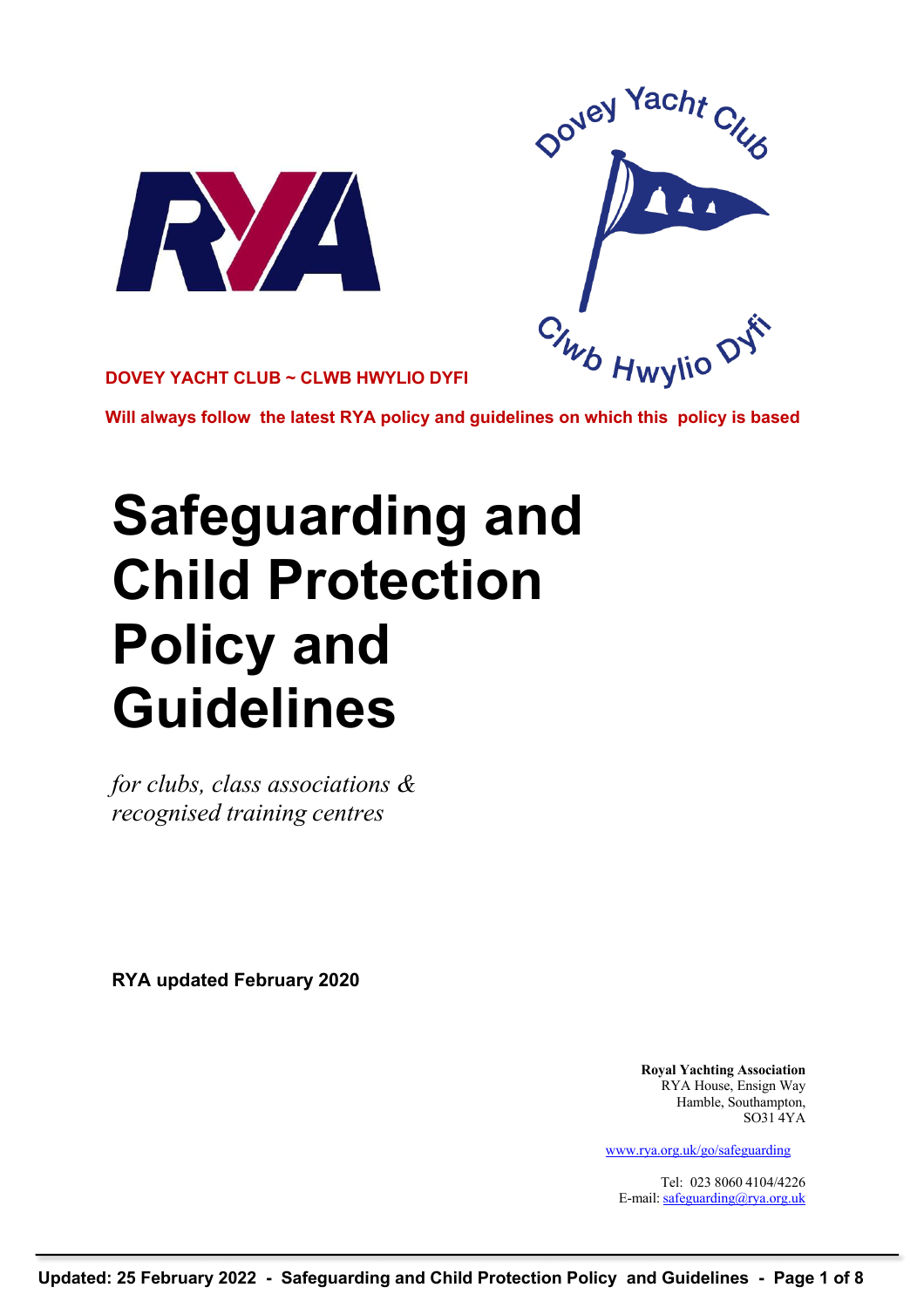**This is the first page of the policy which is published on the website. For the avoidance of doubt if any member has a safeguarding concern about a child or someone's behaviour to a child then please contact the DYC ~ CHD Designated Safeguarding Officer (DSO) or if unavailable a Club Officer.** 

# **SAFEGUARDING and CHILD PROTECTION POLICY**

Dovey Yacht Club ~ Clwb Hwylio Dyfi (DYC ~ CHD) is committed to safeguarding children taking part in its activities from physical, sexual or emotional harm, neglect or bullying. We recognise that the safety, welfare and needs of the child are paramount and that any child, irrespective of age, disability, race, religion or belief, sex, sexual or gender identity or social status, has a right to protection from discrimination and abuse.

DYC ~ CHD takes all reasonable steps to ensure that, through safe recruitment, appropriate operating procedures and training, it offers a safe and fun environment to children taking part in its events and activities.

For the purposes of DYC ~ CHD's Safeguarding and Child Protection policy anyone under the age of 18 should be considered as a child. All members of the Club should be aware of the policy.

# **Designated Safeguarding Officer (DSO)**

DYC ~ CHD has a Designated Safeguarding Officer (DSO), who can be contacted by any adult or child with any concerns. Their photo and contact details are on the club notice boards and on the website. Should the DSO not be available please contact any club officer. 'Safeguarding' has become a more common term for promoting children's welfare, whilst 'child protection' tends to refer to actions taken in response to a specific concern or allegation.

#### **Staff and Volunteers**

All Club volunteers whose role brings them into regular contact with young people will be asked to complete a selfdisclosure form. The DYC ~ CHD Designated Safeguarding Officer (DS0) and those instructing, coaching or supervising young people will also be asked to apply for an Enhanced Criminal Records Disclosure with barred List Check if appropriate.

#### **Good Practice: Changing rooms and showers**

Adults are requested not to enter the showers and changing rooms at times when children are changing before or after junior/youth training or racing. If this is unavoidable it is advised that they are accompanied by another adult.

#### **Good Practice: Photography and publications**

The Club will seek written consent from parents/carers before taking photos or video of a child at an event or training session or publishing such images. Parents and spectators should be prepared to identify themselves if requested and state their purpose for photography/filming. If the Club publishes images of children, no identifying information other than names will be included. Any concerns about inappropriate or intrusive photography or the inappropriate use of images should be reported to the DYC ~ CHD Designated Safeguarding Officer (DSO) or Club officer If unavailable.

#### **Good practice: Concerns**

Anyone who is concerned about a young member's or participant's welfare, either outside the sport or within the Club, should inform the DYC ~ CHD Designated Safeguarding Officer (DSO) or Club officer If unavailable immediately, in strict confidence. The DYC ~ CHD Designated Safeguarding Officer (DSO) or Club officer If unavailable will follow the appropriate two flowchart procedures

(1) Appendix 4: Flowchart 1 concern about a child outside the sports environment (2) Appendix 5: Flowchart 2 concern about the behaviour of someone at the club to a child.

# **Good practice: Compliance to the Safeguarding and Child Protection policy**

Any member of the Club failing to comply with the Safeguarding and Child Protection policy or any relevant Codes of Conduct may be subject to disciplinary action.

#### **Good practice: Relevant documents**

All members and especially those working with young people should be mindful of all aspects and procedures relating to safeguarding and child protection contained in the five appendices below.

Appendix 1: Child Protection Good Practice Guide 'Hand-out for Instructors, Coaches and Volunteers'

Appendix 2: DYC ~ CHD Code of Conduct - Safeguarding Children

Appendix 3: What is Child abuse?'

Appendix 4: Flowchart 1 - Concern about a child outside the sports environment

Appendix 5: Flowchart 2 - Concern about the behaviour of someone at the club to a child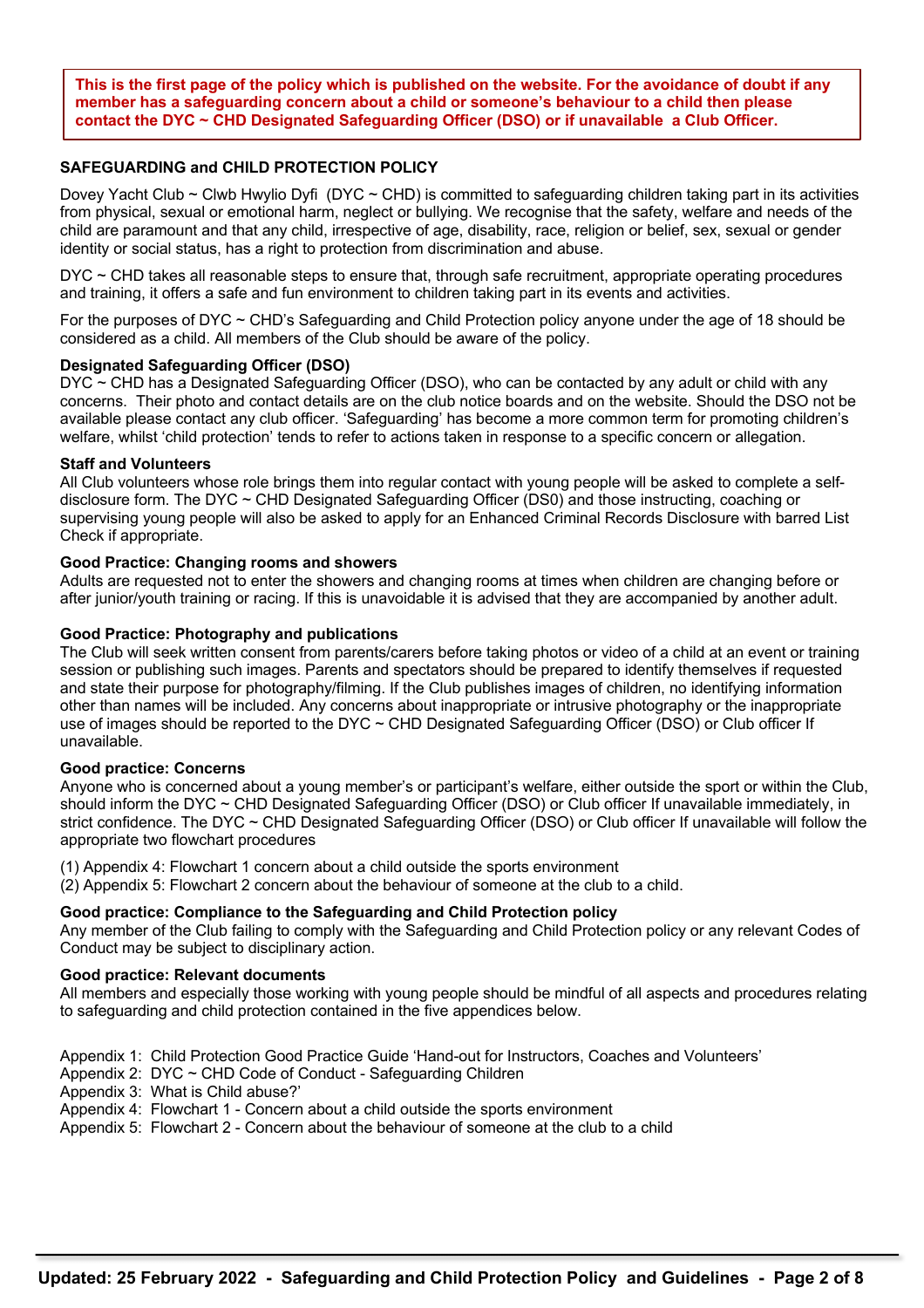#### **Appendix 1: Child Protection Good Practice Guide - Hand-Out for Instructors, Coaches and Volunteers**

This guide only covers the essential points of good practice when working with children and young people.

You should also read the Dovey Yacht Club ~ Clwb Hwylio Dyfi (DYC ~ CHD) Safeguarding and Child Protection Policy and Guidelines and the Safety and Operating Procedures which are readily available.

- Avoid spending any significant time working with children in isolation
- Do not take children alone in a car, however short the journey
- Do not take children to your home as part of your organisation's activity
- Where any of these are unavoidable, ensure that they only occur with the full knowledge and consent of someone in charge of the organisation or the child's parents
- Design training programmes that are within the ability of the individual child
- If a child is having difficulty with a wetsuit or buoyancy aid, ask them to ask a friend to help if at all possible
- If you do have to help a child, make sure you are in full view of others, preferably another adult
- Restrict communications with young people via mobile phone, e-mail or social media to group communications about organisational matters. If it's essential to send an individual message, copy it to the child's parent or carer.

#### **You should never**:

- engage in rough, physical or sexually provocative games
- allow or engage in inappropriate touching of any form
- allow children to use inappropriate language unchallenged, or use such language yourself when with children
- make sexually suggestive comments to a child, even in fun
- fail to respond to an allegation made by a child; always act
- do things of a personal nature that children can do for themselves.

It may sometimes be necessary to do things of a personal nature for children, particularly if they are very young or disabled. These tasks should only be carried out with the full understanding and consent of the child (where possible) and their parents/carers.

In an emergency situation which requires this type of help, parents should be fully informed. In such situations it is important to ensure that any adult present is sensitive to the child and undertakes personal care tasks with the utmost discretion.

#### **(RYA revised December 2016)**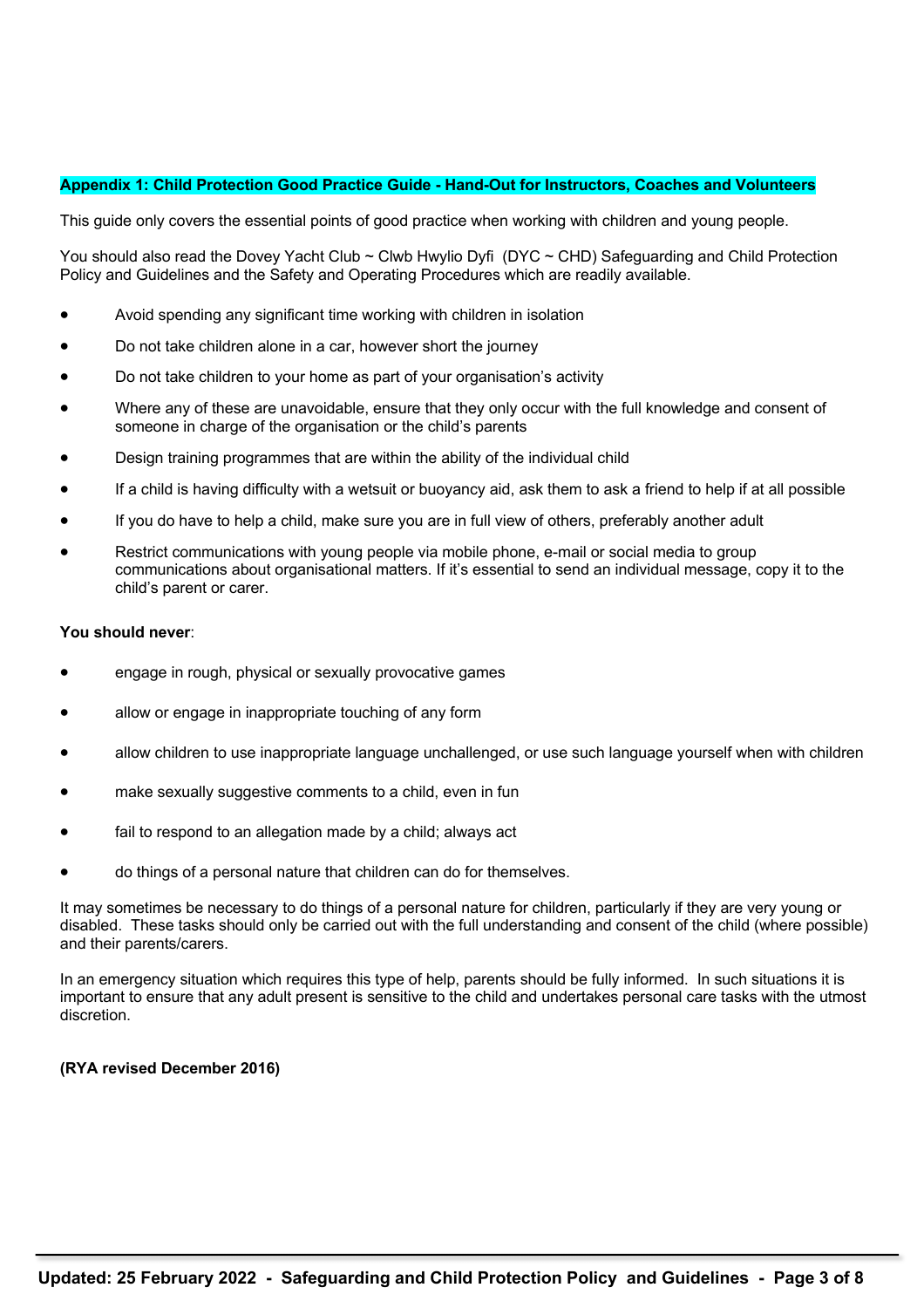# **Appendix 2: Dovey Yacht Club ~ Clwb Hwylio (DYC ~ CHD) Code of Conduct - Safeguarding Children**

It is the policy of Dovey Yacht Club ~ Clwb Hwylio Dyfi (DYC ~ CHD) DYC that all participants, coaches, instructors, officials, parents and volunteers show respect and understanding for each other, treat everyone equally within the context of the sport and conduct themselves in a way that reflects the principles of the club. The aim is for all participants to enjoy their sport and to improve performance.

# **Abusive language, swearing, intimidation, aggressive behaviour or lack of respect for others and their property will not be tolerated and may lead to disciplinary action.**

# **Participants**

- Listen to and accept what you are asked to do to improve your performance and keep you safe
- Respect other participants, coaches, instructors, officials and volunteers
- Abide by the rules and play fairly
- Do your best at all times
- Never bully others either in person, by phone, by text or online
- Take care of all property belonging to other participants

# **Parents**

- Support your child's involvement and help them enjoy their sport
- Help your child to recognise good performance, not just results
- Never force your child to take part in sport
- Never punish or belittle a child for losing or making mistakes
- Encourage and guide your child to accept responsibility for their own conduct and performance
- Respect and support the coaches, instructors, officials and volunteers
- Accept officials' judgements and recognise good performance by all participants
- Use established procedures where there is a genuine concern or dispute
- Inform the club or event organisers of relevant medical information
- Ensure that your child wears suitable clothing and has appropriate food and drink
- Provide contact details and be available when required
- Take responsibility for your child's safety and conduct in and around the clubhouse/event venue

# **Coaches, Instructors, Officials and Volunteers**

- Consider the welfare and safety of participants before the development of performance
- Encourage participants to value their performance and not just results
- Promote fair play and never condone cheating
- Ensure that all activities are appropriate to the age, ability and experience of those taking part
- Build relationships based on mutual trust and respect
- Work in an open environment
- Avoid unnecessary physical contact with young people
- Be an excellent role model and display consistently high standards of behaviour and appearance
- Do not drink alcohol or smoke when working directly with young people
- Communicate clearly with parents and participants
- Be aware of any relevant medical information
- Follow RYA and club/class guidelines and policies
- Holders of RYA Instructor and Coach qualifications must also comply with the RYA Code of Conduct
- Holders of RYA Race Official appointments must also comply with the RYA Race Officials Code of Conduct.

# **If you are concerned that someone is not following the Code of Conduct, you should inform the DYC ~ CHD Designated Safeguarding Officer (DS0), club official or the person in charge of the activity.**

**(**RYA revised January 2012)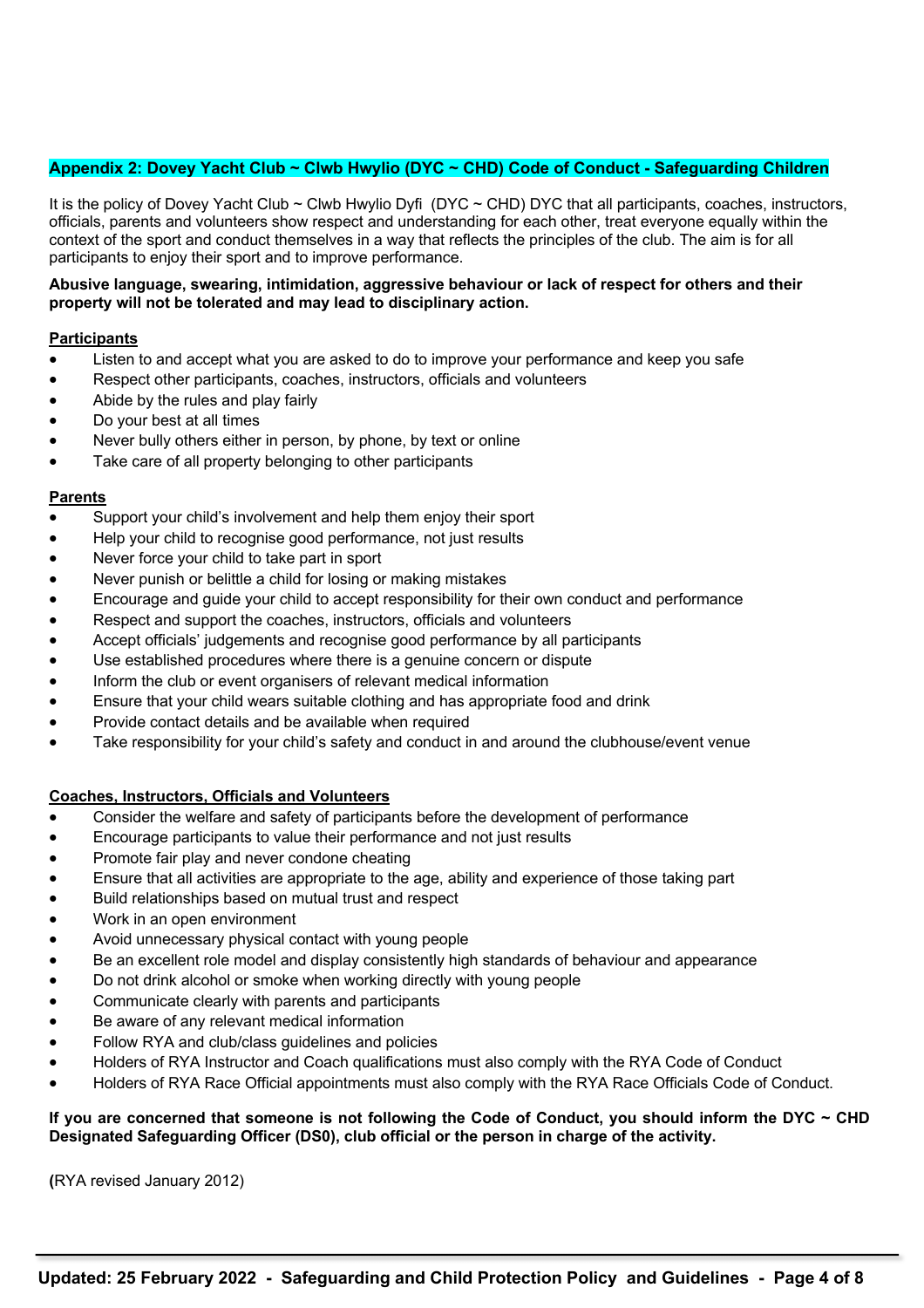# **Appendix 3: What is child abuse?**

(Based on the statutory guidance 'Working Together to Safeguard Children' March 2018 and RYA updated guidance January 2019)

Abuse and neglect are forms of maltreatment of a child. Somebody may abuse or neglect a child by inflicting harm, or by failing to act to prevent harm. Children may be abused in a family or in an institutional or community setting, by those known to them or, more rarely, by a stranger. They may be abused by an adult or adults, or another child or children.

**Physical abuse** may involve adults or other children causing physical harm:

- by hitting, shaking, squeezing, biting or burning
- giving children alcohol, inappropriate drugs or poison
- a parent or carer fabricating the symptoms of, or deliberately inducing, illness in a child
- in sport situations, physical abuse might also occur when the nature and intensity of training exceeds the capacity of the child's immature and growing body.

**Emotional abuse** is the persistent emotional maltreatment of a child such as to cause severe and persistent adverse effects on the child's emotional development. It may involve:

- conveying to children that they are worthless, unloved or inadequate
- not giving the child opportunities to express their views, deliberately silencing them or 'making fun' of what they say or how they communicate
- imposing expectations which are beyond the child's age or developmental capability
- overprotection and limitation of exploration and learning, or preventing the child from participating in normal social interaction
- allowing a child to see or hear the ill-treatment of another person
- serious bullying (including cyberbullying), causing children frequently to feel frightened or in danger
- the exploitation or corruption of children
- emotional abuse in sport might also include situations where parents or coaches subject children to constant criticism, bullying or pressure to perform at a level that the child cannot realistically be expected to achieve.

Some level of emotional abuse is involved in all types of maltreatment of a child.

**Sexual abuse** involves an individual (male or female, or another child)forcing or enticing a child or young person to take part in sexual activities, whether or not the child is aware of what is happening, to gratify their own sexual needs. The activities may involve:

- physical contact (e.g. kissing, touching, masturbation, rape or oral sex)
- involving children looking at, or in the production of sexual images
- encouraging children to behave in sexually inappropriate ways or watch sexual activities
- grooming a child in preparation for abuse (including via the internet)
- sport situations which involve physical contact (eg. supporting or guiding children) could potentially create situations where sexual abuse may go unnoticed. Abusive situations may also occur if adults misuse their power over young people.

**Neglect** is the persistent failure to meet a child's basic physical and/or psychological needs, likely to result in the serious impairment of the child's health or development. Neglect may involve a parent or carer failing to:

- provide adequate food, clothing and shelter
- protect a child from physical and emotional harm or danger
- ensure adequate supervision
- ensure access to appropriate medical care or treatment
- respond to a child's basic emotional needs
- neglect in a sailing situation might occur if an instructor or coach fails to ensure that children are safe, or exposes them to undue cold or risk of injury.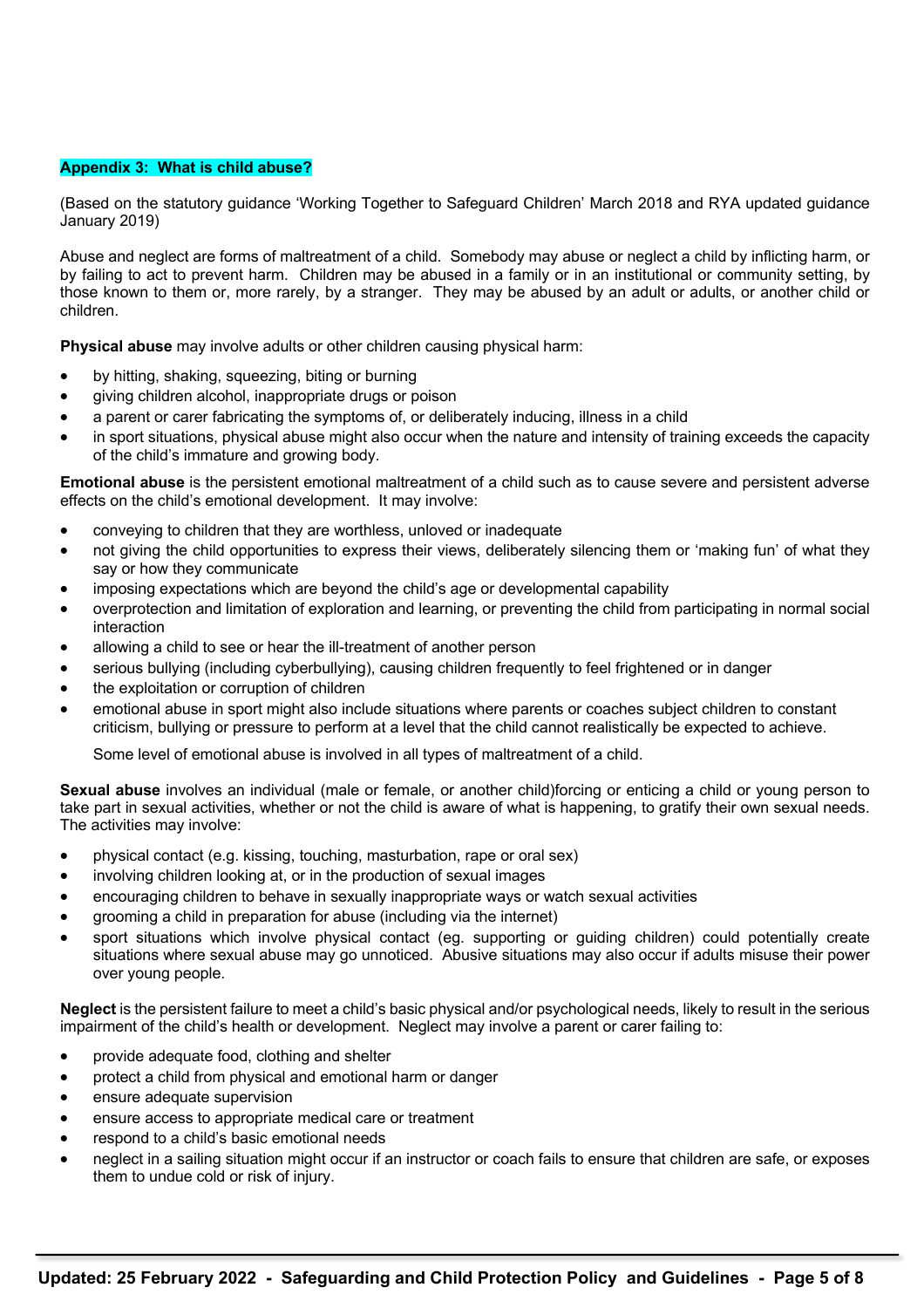#### **Appendix 3: What is child abuse? (continued)**

**Child sexual exploitation** is a form of child sexual abuse. It occurs where an individual or group takes advantage of an imbalance of power to coerce, manipulate or deceive a child or young person under the age of 18 into sexual activity in exchange for something the victim needs and wants (eg. attention, money or material possessions, alcohol or drugs), and/or for the financial advantage or increased status of the perpetrator or facilitator. The victim may have been sexually exploited even if the sexual activity appears consensual. Child sexual exploitation can also occur online without involving physical contact.

**Extremism** goes beyond terrorism and includes people who target the vulnerable - including the young - by seeking to: sow division between communities on the basis of race, faith or denomination; justify discrimination eg. towards women and girls; persuade others that minorities are inferior; or argue against the primacy of democracy and the rule of law in our society.

**Bullying** (not included in 'Working Together' but probably more common in a sport situation than some of the other forms of abuse described above)

Bullying (including online bullying, for example via text or social media) may be seen as deliberately hurtful behaviour, usually repeated or sustained over a period of time, where it is difficult for those being bullied to defend themselves. The bully is often another young person. Although anyone can be the target of bullying, victims are typically shy, sensitive and perhaps anxious or insecure. Sometimes they are singled out for physical reasons – being overweight or physically small, being gay or lesbian, having a disability or belonging to a different race, faith or culture.

Bullying can include:

- physical pushing, kicking, hitting, pinching etc
- name calling, sarcasm, spreading rumours, persistent teasing and emotional torment through ridicule, humiliation or the continual ignoring of individuals
- posting of derogatory or abusive comments, videos or images on social network sites
- racial taunts, graffiti, gestures, sectarianism
- sexual comments, suggestions or behaviour
- unwanted physical contact.

The acronym **STOP - Several Times On Purpose** - can help you to identify bullying behaviour.

#### **Recognising Abuse**

It is not always easy, even for the most experienced carers, to spot when a child has been abused.

However, some of the more **typical symptoms** which should trigger your suspicions would include:

- unexplained or suspicious injuries such as bruising, cuts or burns, particularly if situated on a part of the body not normally prone to such injuries
- sexually explicit language or actions
- a sudden change in behaviour (e.g. becoming very quiet, withdrawn or displaying sudden outbursts of temper)
- the child describes what appears to be an abusive act involving him/her
- a change observed over a long period of time (e.g. the child losing weight or becoming increasingly dirty or unkempt)
- a general distrust and avoidance of adults, especially those with whom a close relationship would be expected
- an unexpected reaction to normal physical contact
- difficulty in making friends or abnormal restrictions on socialising with others.

It is important to note that a child could be displaying some or all of these signs, or behaving in a way which is worrying, without this necessarily meaning that the child is being abused. Similarly, there may not be any signs, but you may just feel that something is wrong. If you have noticed a change in the child's behaviour, first talk to the parents or carers. It may be that something has happened, such as a bereavement, which has caused the child to be unhappy.

#### **If you are concerned**

If there are concerns about sexual abuse or violence in the home, talking to the parents or carers might put the child at greater risk. If you cannot talk to the parents/carers, consult DYC's ~ CHD's Designated Safeguarding Officer or the person in charge. It is this person's responsibility to make the decision to contact Children's Social Care Services or the Police. It is NOT their responsibility to decide if abuse is taking place, BUT it is their responsibility to act on your concerns.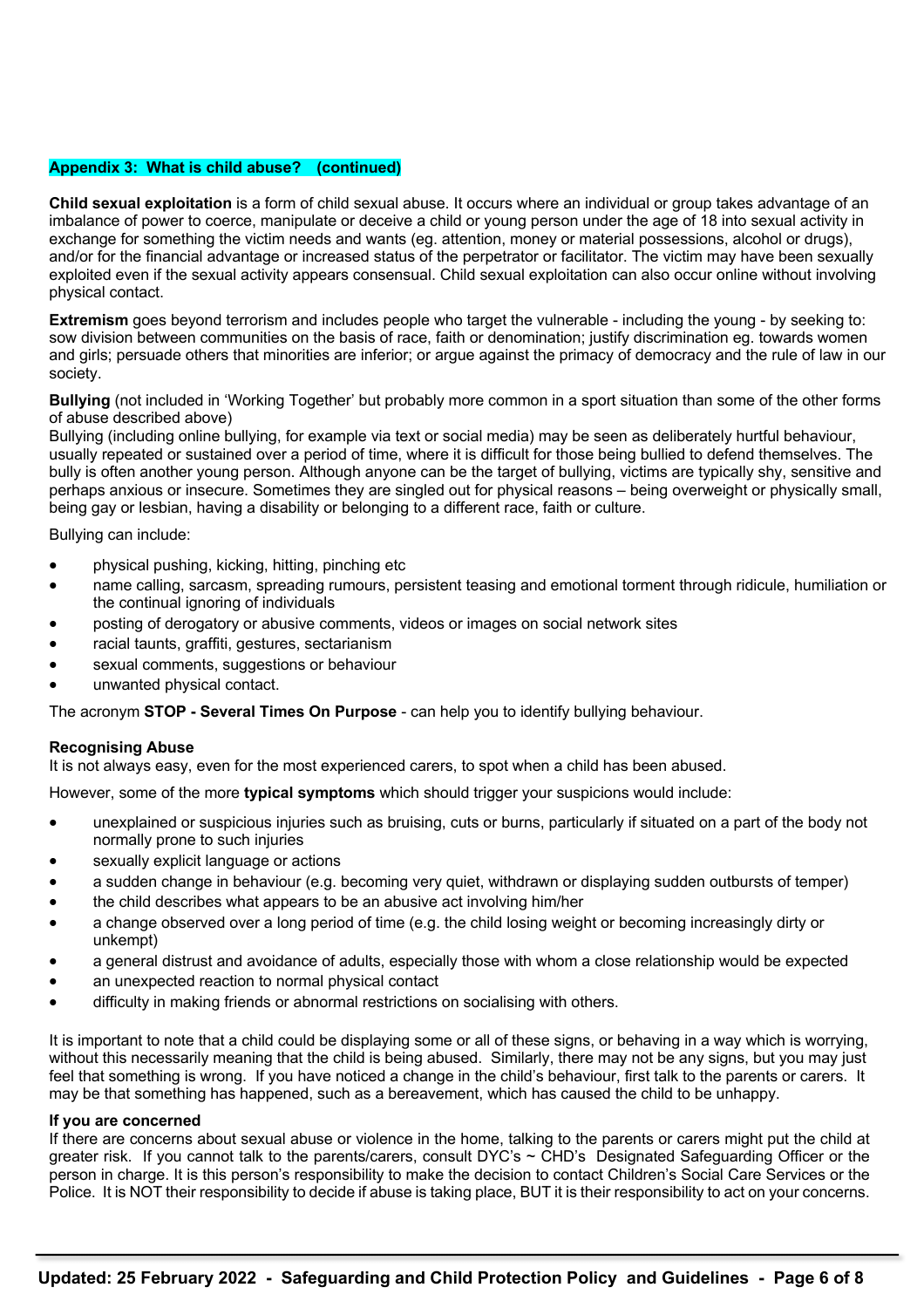# **Appendix 4: Flow chart 1 - concern about a child outside the sports environment**



# **Royal Yachting Association,**

Safeguarding and Equality Manager, RYA House, Ensign Way, Hamble, Southampton, SO31 4YA, Tel: 023 8060 4104 E-mail: safeguarding@rya.org.uk Website: www.rya.org.uk/go/safeguarding

**NSPCC**

free 24 hour helpline 0808 800 5000.E-mail: help@nspcc.org.uk Website: www.nspcc.org.uk

**RYA revised January 2015**